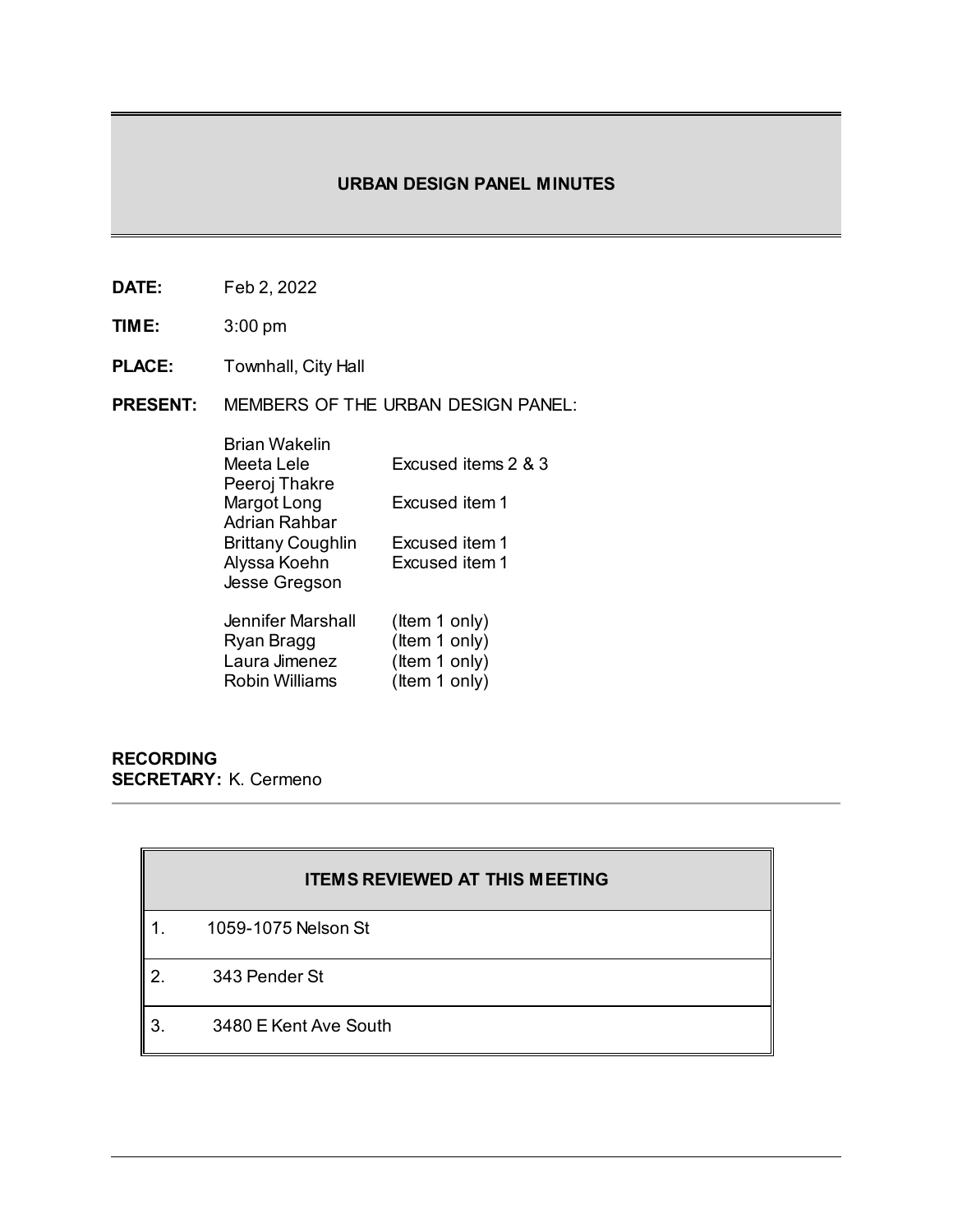Chair Brian Wakelin called the meeting to order at 3:05pm and noted the presence of a quorum. The panel voted Ms. Natalie Telewiak as vice chair. The panel then considered applications as scheduled for presentation.

| 1. | Address:<br>Permit No.                | 1059 - 1075 Nelson St<br>DP-2021-00589                                                                                                                                                                                                                                                                                                                                                                                                                                                                                            |
|----|---------------------------------------|-----------------------------------------------------------------------------------------------------------------------------------------------------------------------------------------------------------------------------------------------------------------------------------------------------------------------------------------------------------------------------------------------------------------------------------------------------------------------------------------------------------------------------------|
|    | Description:                          | To develop a 60-storey, Passive House residential building, with a total<br>of 501 residential units, including 102 social housing units, 49 market<br>rental units, and 350 market condo rental units; all over ten levels of<br>underground parking with 321 vehicle parking spaces and 1,042 Class<br>A bicycle parking spaces and 27 Class B bicycle spaces. The building<br>height is 178.46m (585 ft. to to the top of the appurtenance), net floor<br>area is 39,768 m <sup>2</sup> (428,060 sq.ft.), and the FSR is 24.7. |
|    | Zoning:                               | $CD-1$                                                                                                                                                                                                                                                                                                                                                                                                                                                                                                                            |
|    | <b>Application Status:</b><br>Review: | Complete Development Application (Higher Building)<br><b>Third</b>                                                                                                                                                                                                                                                                                                                                                                                                                                                                |
|    | Architect:                            | <b>IBI</b> Group                                                                                                                                                                                                                                                                                                                                                                                                                                                                                                                  |
|    | Staff:                                | Hamid Shayan and Sailen Black                                                                                                                                                                                                                                                                                                                                                                                                                                                                                                     |

## **EVALUATION: SUPPORT WITH RECOMMENDATIONS (8-0)**

### • **Introduction:**

Hamid Shayan, development planner, began by noting this is the 2<sup>nd</sup> Urban Design Panel at Development Permit stage for 1075 Nelson St. At the previous meeting on Dec 1<sup>st</sup>, 2021, the panel's members recommended resubmission with (5/1 votes) due to major comments and concerns.

In this presentation, I am going through the design modifications from last UDP subject of addressing the previous panel's recommendations.

I would like to mention that Staff welcome all comments from the panel members and would consider them in their further review process however support or nonsupport of this proposal is based on how the new design responded to the panel's previous initiated comments.

The scope of work is to develop a 60-storey passive house residential building that will be the first of its kind in the world. The FOD is approved by Council and endorsed by UDP at RZ. Since the last meeting, staff have been working closely with the applicant to respond properly to the comments and feedbacks from the panel.

The design of the ground plane has been addressed to improve the relationship of the building with its surrounding, create a more comfortable, engaging environment for pedestrians, building occupants, and encourage neighborliness and community building.

The design modification to achieve these goals include:

- The new Glass canopy around the building to emphasize more on building expression at grade
- Series of radiating planters create seating areas to be used by residents and neighbours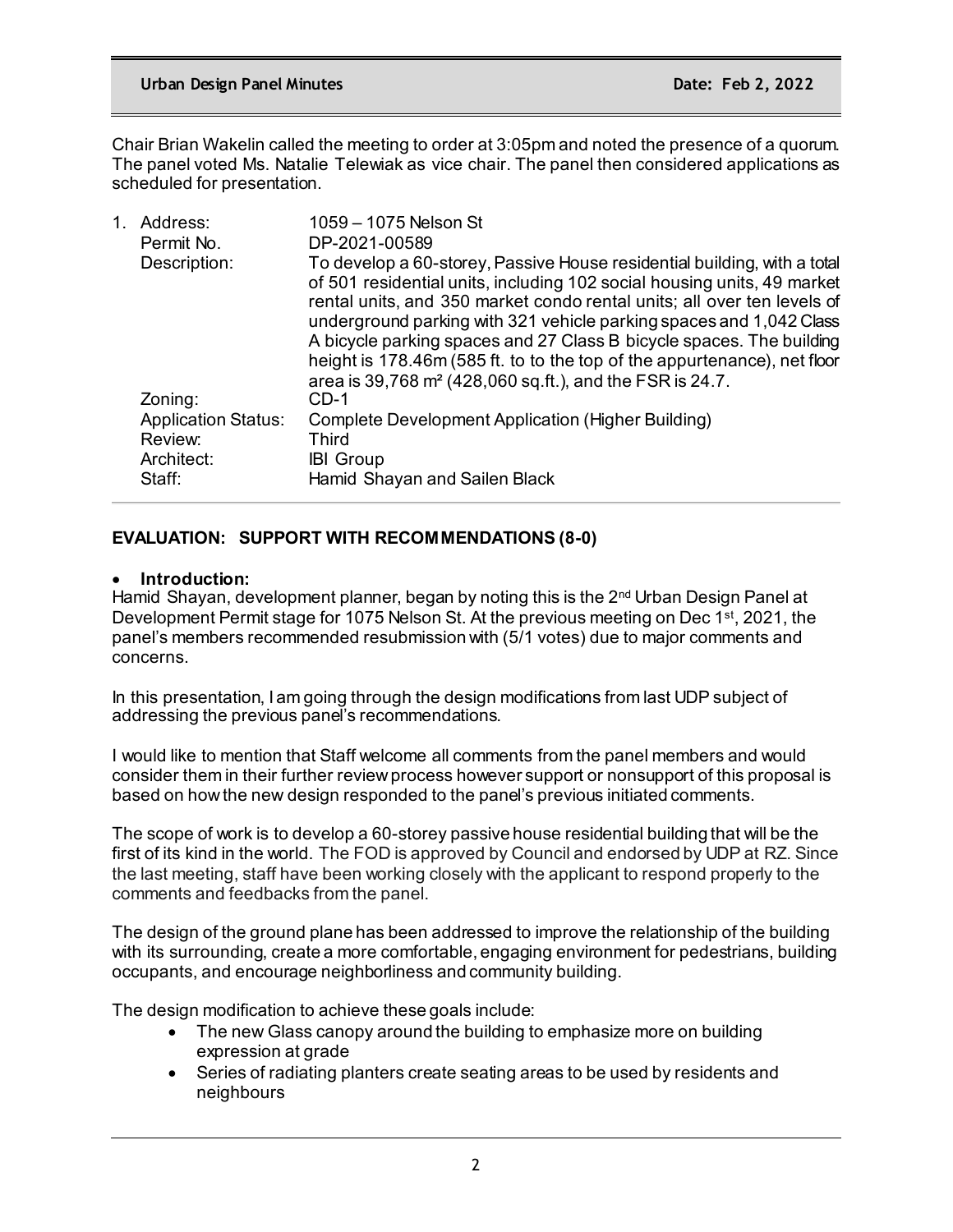• Central seating area adjacent to a sculpture that creates meeting place which is accessible from both entries

At the north side some revisions are proposed such as:

- Revising the planters at west and east sides to provide more openness and at the lane at the west side.
- At the east, these changes have resulted a large enclosed area for children
- Changing the colors and provision of more openings on the north elevation

Since last UDP, by revising landscape design, the functional and usable area of outdoor amenities at grade in increased. The children's play area is maintained at the same location but some improvements at the layout arrangements are done.

From last UDP, more design modifications been executed in rooftop outdoor amenity areas such as the stairs is designed and detailed programming for different areas been introduced.

As the building is intended to be the most advanced passive house tower in the world the design, materiality and detailing pushes the architectural language of what is normally associated with passive house design. Noted that the overall form, architectural expression and colour supported at RZ and endorsed by Urban Design Panel.

Since last UDP some refinements been proposed such as removing the green color and differentiate the balconies from rest of the façade by reducing the horizontal bands.

At the end, Mr. Sailen Black, senior green building planner, provided a summary of green building policy related to the project. He noted that the Green Buildings Policy for Rezonings requires that rezoning applications satisfy either the near zero emission buildings or low emissions green buildings conditions within the policy. In addition, the Higher Buildings Policy, which allows for consideration of building proposals in the city's downtown seeking significant additional height above current zoning, requires that applications should advance the City's green objectives for carbon neutrality for new buildings by demonstrating leadership and advances in sustainable design and energy consumption.

He also noted that the voluntary selection of Passive House by the applicant demonstrates leadership in sustainable design and exceeds the requirements of both policies. The standard is a rigorous 3rd party verification process that provides a dramatic reduction in energy use which helps respond to Council's declaration of a Climate Emergency. Its application at this scale of building will also help build the supply of advanced building components and local consulting capacity, exemplified by the ongoing work by the consultants who brings considerable expertise in the design of high-performance buildings. Throughout the process the applicants have demonstrated consistent commitment to incorporating Passive House into the design of the building envelope and its systems.

Advice from the Panel on this application is sought on:

Does the new DP proposal successfully address the concerns previously voiced by the Urban Design Panel? With respect to: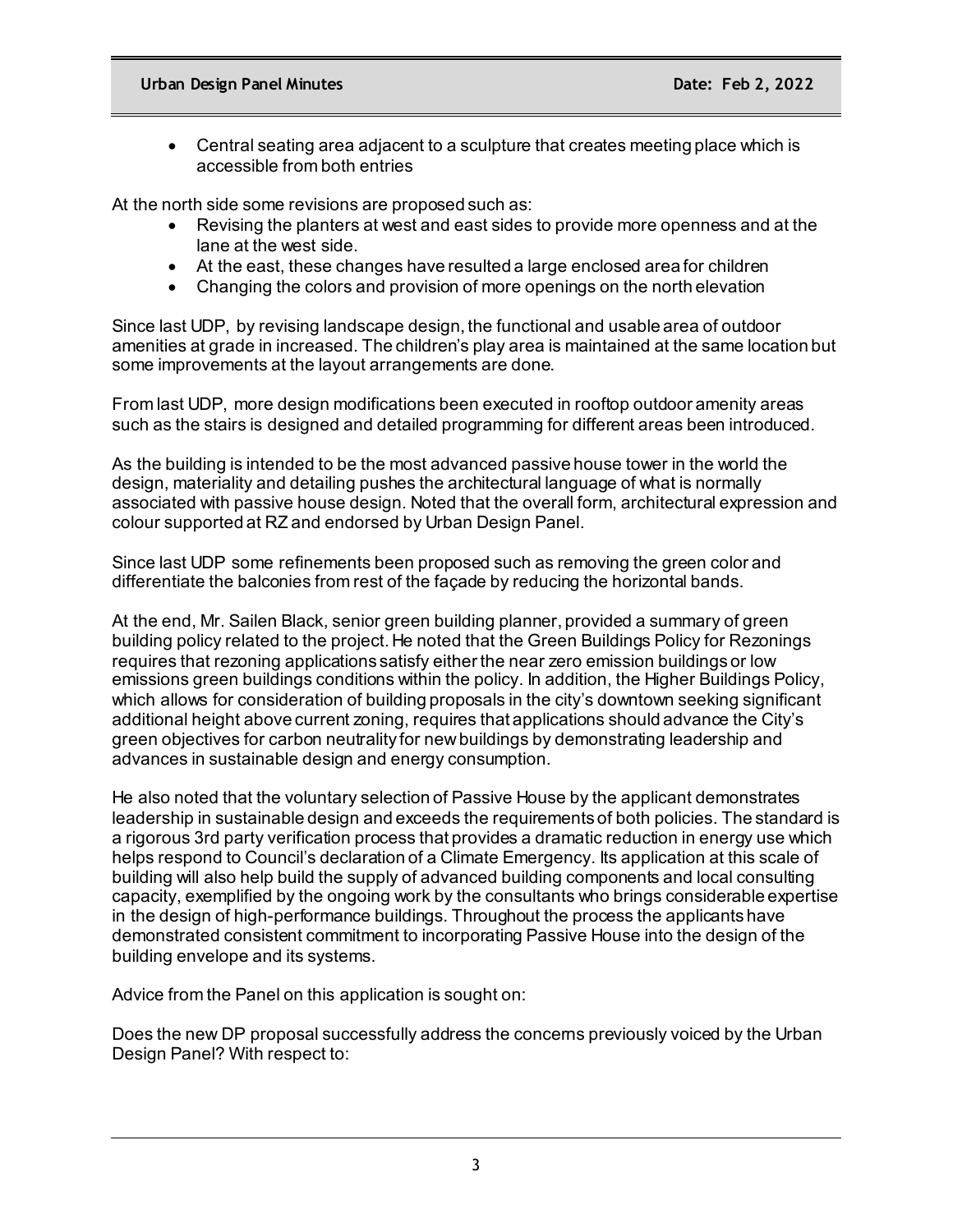- a) contextual relationship, neighbourliness, and community building through ground plane activation;
- b) social sustainability through arrangement and programing of amenities;
- c) passive house and residential nature of the tower through architectural expression and materiality.

## • **Applicant's Introductory Comments:**

The applicant noted they are working with IBI group and Integral group. A key design driver from the outset was to create a passive house building that does not look like a passive house. The goal is for individuals to look at the building as a way forward.

The building color pallet includes a metallic grey.. The building is all about the sculpture nature. The undulation on the east west façades makes the building look taller and more elegant.

The applicant noted they have had extensive conversations with manufacturers of panel and glazing.

This project will be the stepping-stone of new ways of doing things.

The building is very resilient to heat and cold waves.

This will be a zero emissions building as well as passive house; this project will be the largest passive house to date.

## **LANDSCAPE**

There are spaces indoor and outdoor that allow for socialization.

There is horizontal and vertical planting.

There are canopies above that protect gathering spaces below.

The pedestrian traffic flow is uninterrupted on the east and west sides of the building.

At the lane, side outdoor rooms have been created with low planters. Have also created transitions zones at the building base.

By the use of louvre, walls and green planters a buffer between private and public areas have been created.

There is a fair amount of transparency to keep in line with the septid principles.

The applicant team then took questions from the panel.

### • **Panel's Consensus on Key Aspects Needing Improvement:**

Having reviewed the project it was moved by **MS. THAKRE** and **MR. RAHBAR** and was the decision of the Urban Design Panel:

THAT the Panel **SUPPORT** the project with the following recommendations to be reviewed by City Staff:

- Reduction of impervious material at the ground plane and inclusions of natural materials;
- Design Development of the tower base and canopy element;
- Relocation of the child play area to the Nelson St side of the site;
- Design Development of the east/west slots of the building elevation.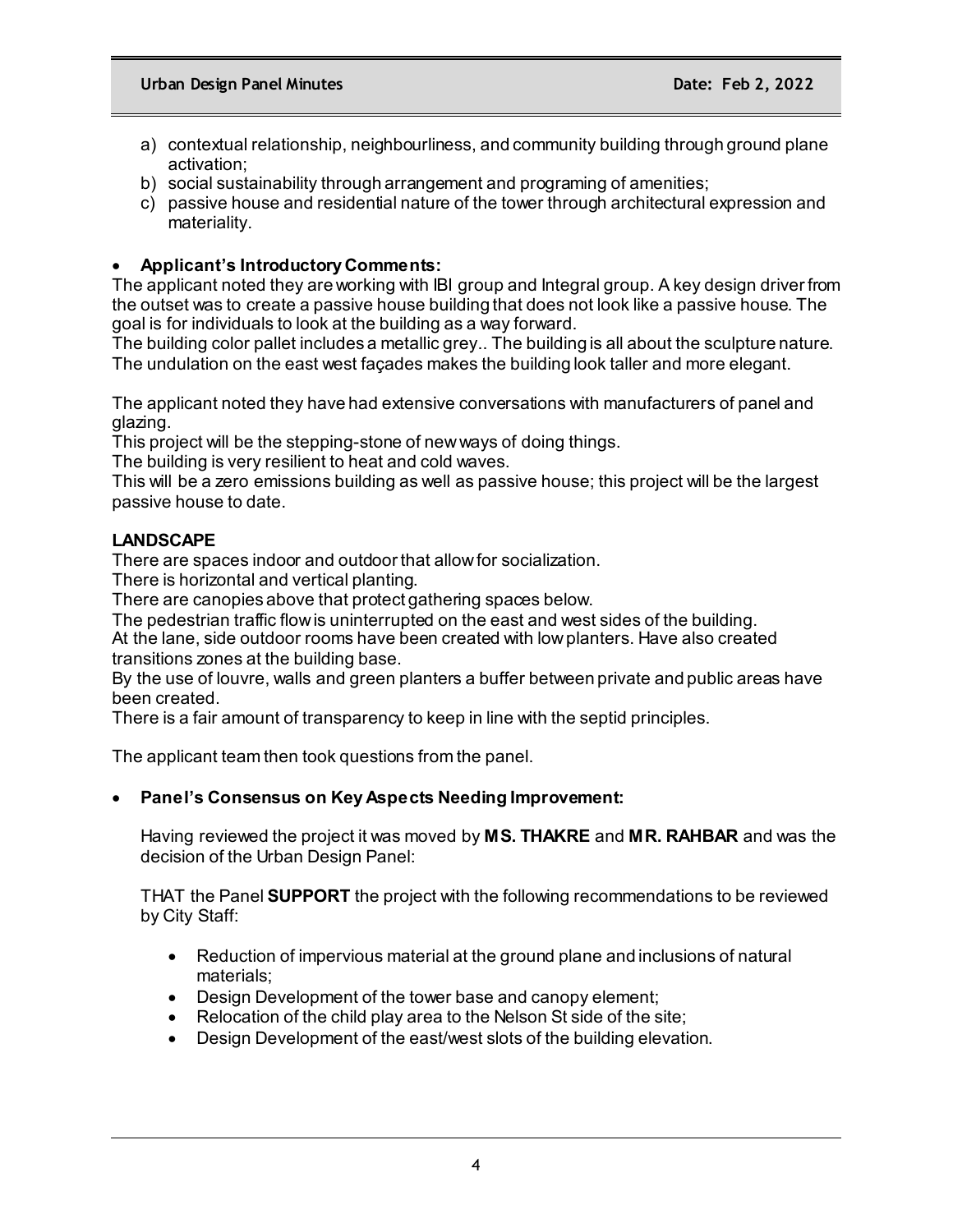### **Related Commentary:**

There was general support from the panel.

There was a strong support for the structural form of the project.

Members noted the applicant had taken steps to address the previous UDP concerns and the project was a good addition to the skyline.

A panelist noted the tower stops; there is no hierarchy and the site contradicts any organic design.

There was concern with the materiality for the façade it comes across very corporate and not welcoming.

Another panelist noted the form of the building feels oppressive, rigid, and relentless.

There was general support for the improvements to the ground plane, it is effective and enhances the neighborhood site.

A panelist noted there are multiple fronts with too much paving on the ground plane however the ground plane development is an improvement in terms of the programmatic activation. There is a better relationship with the mid-block and outdoor space.

The connection between the interior and exterior needs to be stronger. There was concern from the panel regarding the location of the play space and recommended the space needs to move to south side of the building.

A panelist recommended further development at the lane and the entrance to the lane.

The materiality light effects and subtle measuring of sky and ground plane is elegant and poetic. The panel noted slightly backdrop reflective panels is better. A panelist supported the removal of the green stripe.

There were mixed opinions, for and against, regarding the new developments of the slots east and west of the building elevation.

Regarding the landscape, a panelist noted there was too much paving to green ratio. There are trees missing on the west side of the garden. Trees make a difference in minimizing the heat island effect.

The canopies have a strange proportion, do not see it providing or protecting much from shade or shadow.

Other panelists noted the weather protection had improved.

**Applicant's Response:** The applicant team thanked the panel for their comments.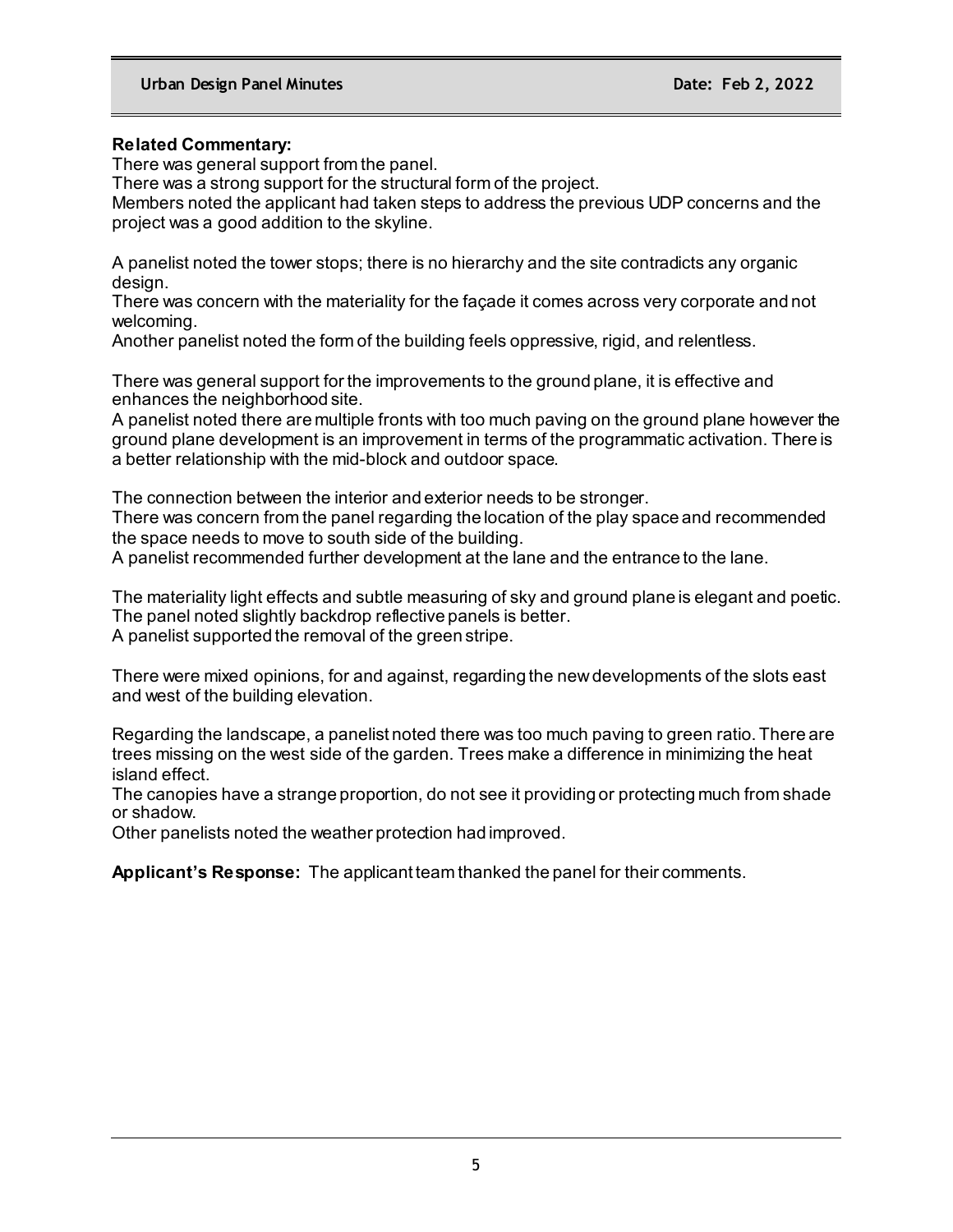| 2. | Address:                              | 343 W Pender St                                                                                                                                                                                                                                                                                                                                                                                                           |
|----|---------------------------------------|---------------------------------------------------------------------------------------------------------------------------------------------------------------------------------------------------------------------------------------------------------------------------------------------------------------------------------------------------------------------------------------------------------------------------|
|    | Permit No.                            | DP-2021-00952                                                                                                                                                                                                                                                                                                                                                                                                             |
|    | Description:                          | To develop a seven-storey, mixed-use building with retail,<br>restaurant and office uses at grade and office use on storeys two<br>through six, including retention, rehabilitation and restoration of<br>the Hartney Chambers Vancouver Heritage 'B' building. The<br>proposed height is 83.33 ft, total FSR is 5.48 (34,200 sq.ft.), with<br>two accessible parking stalls with vehicular access from the rear<br>lane. |
|    | Zoning:                               | DD.                                                                                                                                                                                                                                                                                                                                                                                                                       |
|    | <b>Application Status:</b><br>Review: | <b>Complete Development Application</b><br>First                                                                                                                                                                                                                                                                                                                                                                          |
|    | Architect:<br>Staff:                  | Mason Cattell Mackey Partnership (MCM)<br>Kevin Spaans, Hiro Kobayashi & Elijah Sabadlan                                                                                                                                                                                                                                                                                                                                  |

## **EVALUATION: Support with Recommendations (6/0)**

### • **Introduction:**

Development planner, Hiroko Kobayashi, began by noting this is the proposed DP application at 343 West Pender Street located on the north east corner of W Pender Street and Homer Street near Victory Square.

The subject site is adjacent to a 9-storey apartment building to the east along West Pender Street, and across the lane to the north is a 2-storey retail commercial building. There are two existing heritage buildings at the subject site. One of them is known as the Hartney Chambers, which is listed in the Vancouver Heritage Register in "B" evaluation category.

The proposal is governed by several approved policies including the *Downtown District Official Development Plan (DD ODP)* for subarea"C2", *Victory Square Guidelines*, *Heritage Policies* and *Guidelines for New Development Adjacent to Hotels and Rooming Houses*. Existing zoning permits up to 22.9m and 5.0 FSR, and office, Retail, Dwelling Restaurants are all permitted uses.

The proposed building seeks to demolish the existing World building and façade retention of the Hartney Chambers and develop a 7-storey building, including 2-storey addition directly above the retained heritage façades. The overall height of this proposed development is 25.4m with a total density of 5.5 FSR including 10% bonus density is sought in lieu of designating the retained heritage masonry façades along W Pender Street and Homer Street. The proposed uses include retail and restaurant at the grade and office spaces above, two accessible parking stalls and one class B loading are proposed at the lane with two levels of roof top amenities. Ms. Kobayashi then presented the proposed building expressions and massing articulations and highlighted the challenges of the proposal development, in particularly the design principal responses to *Victory Square Guidelines*.

As per guidelines for new building, additions on top of heritage building should be considered the set backs to reinforce the characteristic street wall profile of the historic buildings. This proposed development does not provide any setbacks for a 2-storey addition directly above the parapet wall of the retained heritage façades.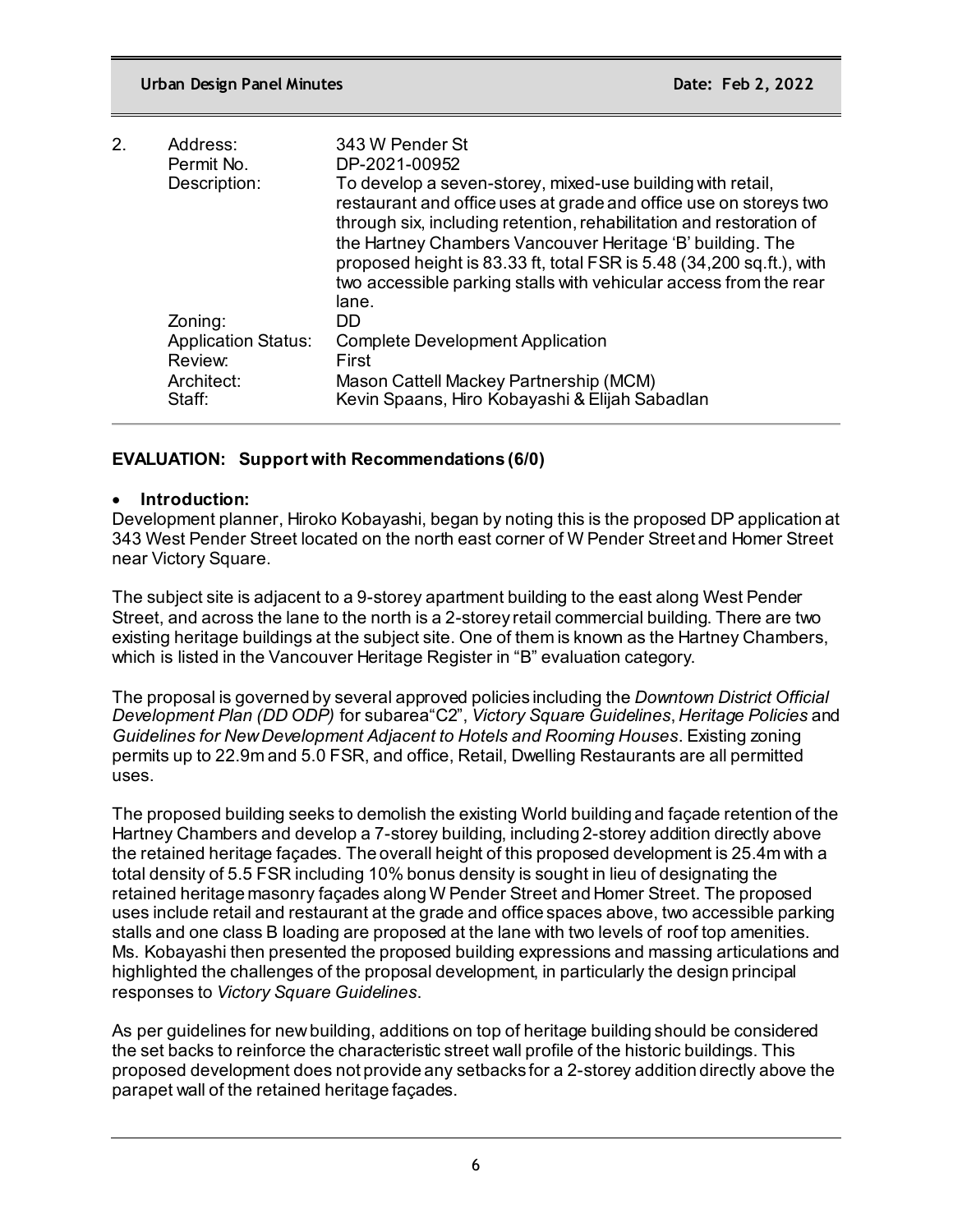The other notable challenge is the horizontal angle of daylight access and sufficient ventilation at the adjacent residential building due to the orientation of the light well. Applicants illustrated both vertical and horizontal sunlight access from the most restricted dwelling units, proposed planters, and green walls to ameliorate the spaces and near views. Advice from the Panel on this application is sought on:

- 1. The performance of the proposed materiality and proportional relationship of the addition as being visually subordinate to the heritage building when viewed from the public realm;
- 2. The architectural and material qualities of the additions, independent of the heritage building, and;
- 3. Impact to the adjacent residential building;

## • **Applicant's Introductory Comments:**

Donald Luxton, heritage consultant, presented the existing heritage context, and the proposed retention of the heritage façades facing West Pender Street;

Mark Whitehead, the project Architect, then presented the design response to the challenges and constrains of the site as follows;

This is a 52-foot wide site and having to minimum setback 7.6m to respect the adjacent residential building ligthwells, however with this setback from the street impact the floor areas for proposed development.

There are four windows up against the lightwell and with the setback, they are greatly improved with providing more than 70 degrees angle of daylight required

The World Building at the north end of the site will be demolished. The primary structure of the Hartney Chambers on the south end of the site will also be demolished, but its masonry façades will be retained, allowing for the vertical and horizontal additions proposed, reflecting the Edwardian era proportions of the retained historic façades.

The proposal is aiming to achieve the tripartite building expression with 11 feet floor-to-floor addition, which is a minimal addition for an office building.

Many of the viewpoints do not observe the rooftop addition, and the shadow created by the proposed 6-storey building is not deemed imposing.

The architect interprets the massing as respectful of the sawtooth profile of the streetwall, with the addition being directly above the heritage façade.

The proposed materials are subordinate and compatible with the heritage building façade materials of the red brick and black base and new additions express the simplicity and modern design. The addition does not have the red brick so that the existing building maintains the extensive building expressions.

Use is described as retail and commercial spaces at the ground floor and office spaces above, and rooftop amenities are provided.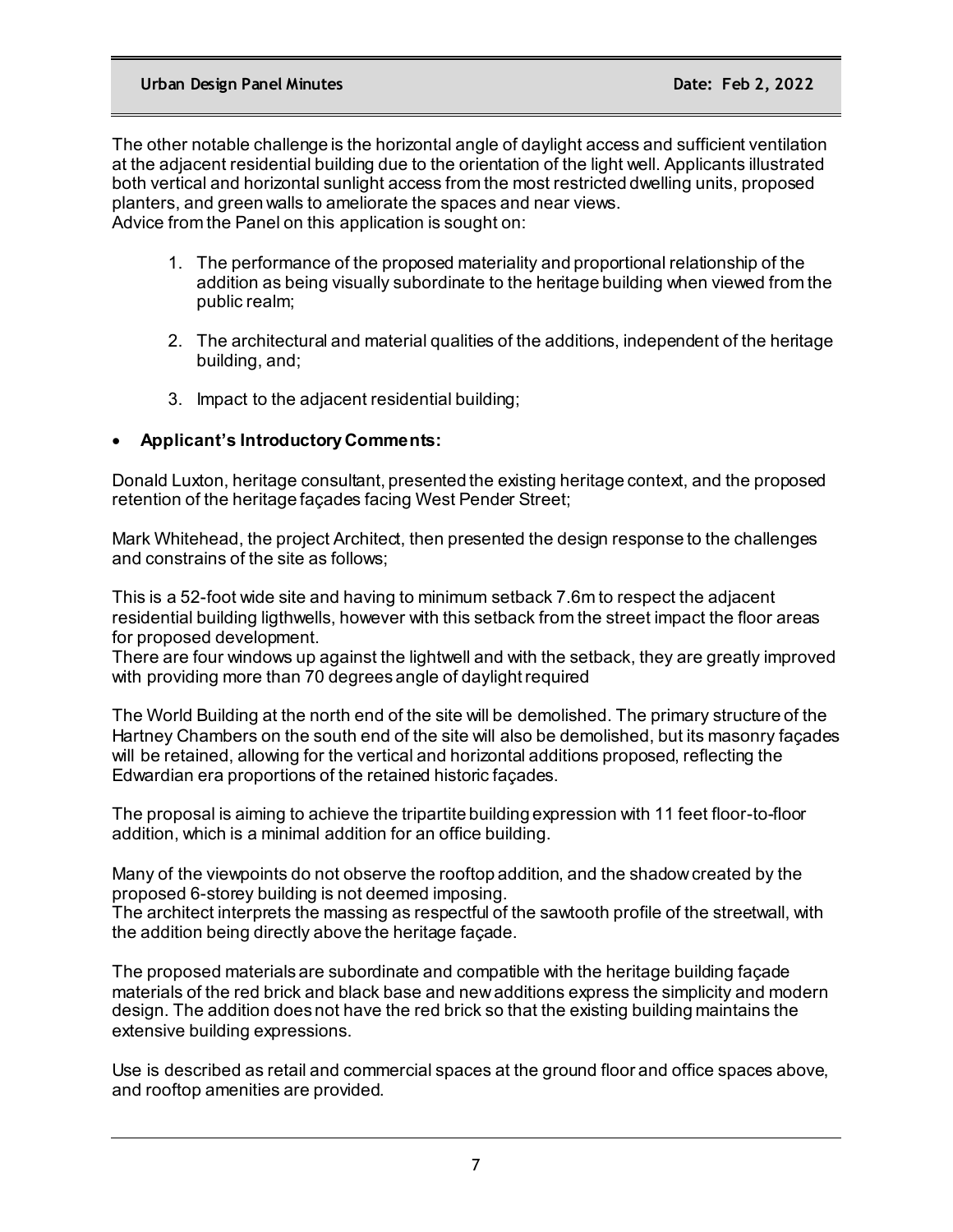This proposal seeks a height relaxation above of permitted 75', mainly the north side of building facing the lane. On the east elevation, facing the adjacent residential building is a light well with vines and landscaping to ameliorate the near views.

The project Landscape Architect followed to present the approach to landscape design and rooftop amenity as follows;

Existing trees along the street will be retained, and a generous outdoor rooftop amenity space with planting is proposed. As previously mentioned by the Project Architect, where the east elevation interfaces with the residential building, support trellis for vines will be installed.

The applicant team then took questions from the panel.

### • **Panel's Consensus on Key Aspects Needing Improvement:**

Having reviewed the project it was moved by **MS. LELE** and **MS. KOHEN** and was the decision of the Urban Design Panel:

THAT the Panel **SUPPORT** the project with the following recommendations to be reviewed by City Staff:

- Review and improve the ventilation aspect in the lightwell with the adjacent units across the way;
- Further design development of the proportion of the new building over top of the existing building;
- Design development to improve the view and light access forthe land lock units.

### **Related Commentary:**

- Panel commented applicants demonstrated some considerations to the adjacent residential building.
- Attentions to the ground level and design of the retail and commercial spaces improves the corner of this proposal.
- The panel recognized this is a challenging site and proportion of proposed buildings are supportable .
- It is a sensitive proposal to the neighborhood.

There were mixed opinions with the proportions and materials of the site,some noted the proportions are well done the three elements of the building are working well together. The additions are thoughtful.

• A lot of thought has been put into mitigating privacy and overlook issues. There was strong support for the Homer and North elevation.

- Other comments included, in recognition of the light well policy, further consideration should be given to those units that are directly facing to the proposed building, and especially elevator over runs and staircase are also located towards adjacent building and blocking views and creating visual barrier.
- Consider there are land lock units at the bottom of the light well that are vulnerable to overheating and do not have a lot of daylight access.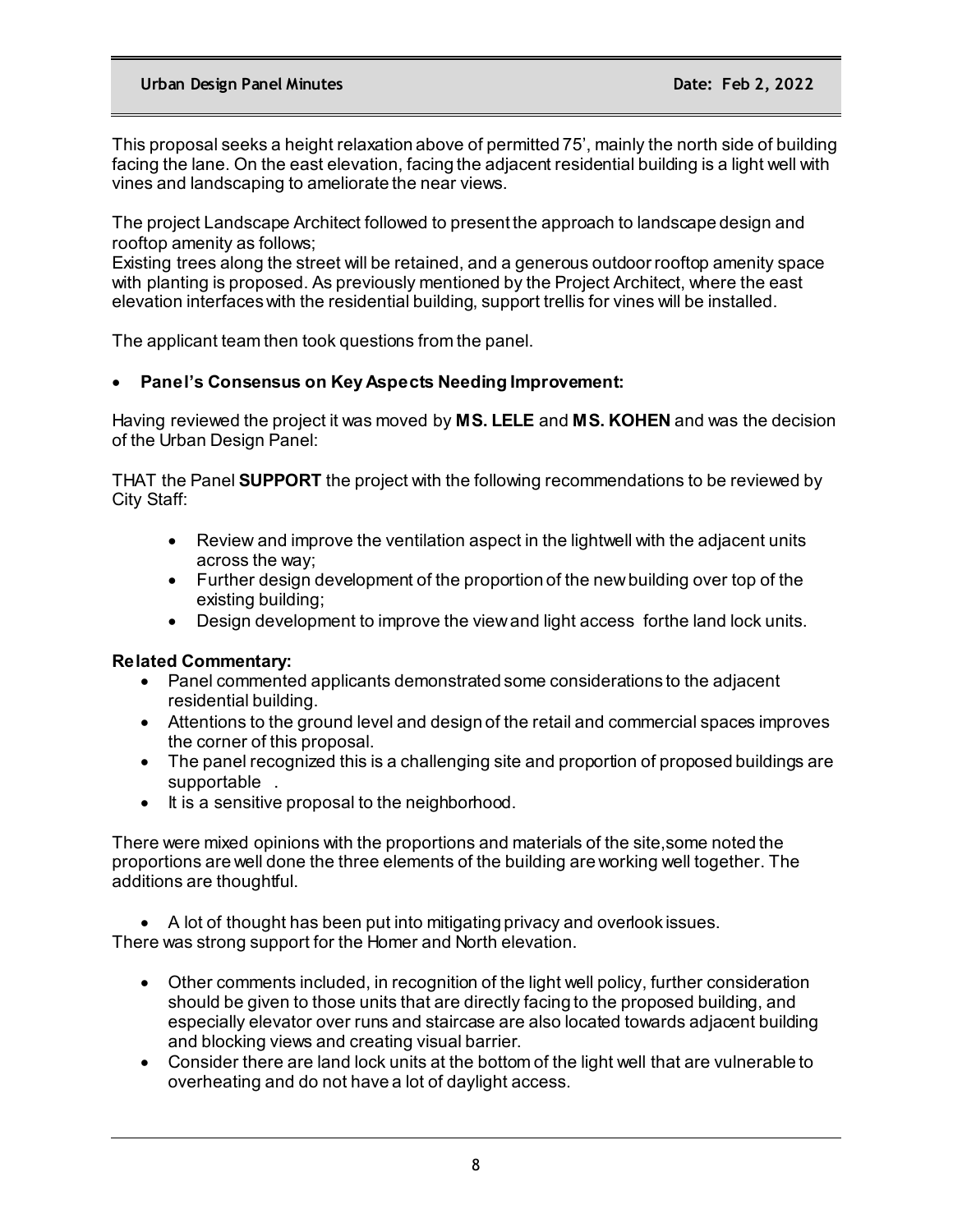- There should be some demonstration that the ventilation improvements
- The addition on top sits too heavily, feel the proportions of the window bands are big. and require some refinements on proportions. The relationship of the addition sitting directly on the wall appears odd and uncomfortable, may consider changing the materials above of the cornice
- In terms of the public realm, the Homer Street entrance and the depth of the canopy consider having a door on the side, could bring the glazing closer to the street to prevent some future security challenges.
- The impact to the adjacent residential building should be carefully considered including the access to daylight and ventilation.
- Consider attention to the ground plain and design to commercial units to improve the quality of the corner.
- There was concern with the proximity of the bike lane, consider the distance to get to the bike room.
- Consider the location of the HVAC regarding noise to the adjacent units needs some consideration.
- The new addition sits uncomfortably over the heritage building and materiality and building expression of addition is recessive quality of 1960 office building and not particularly well with compatibility.
- Do what you can do to improve enclosure and energy but overall like the direction of the sustainability.

**Applicant's Response**: The applicant team thanked to recognize the challenges and for their comments.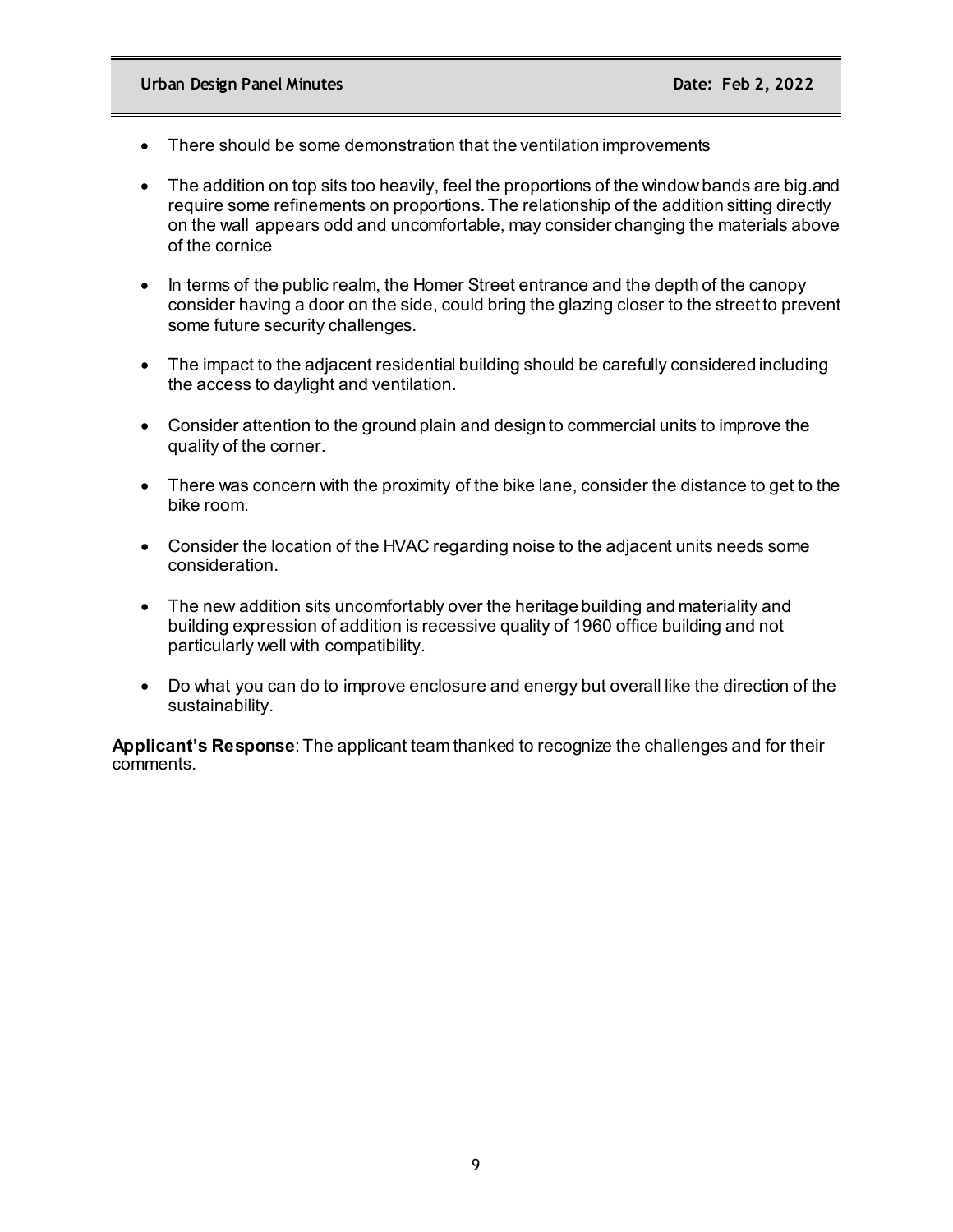| To develop a 28-storey, mixed-use building with retail use at the first<br>storey and multiple dwelling use on storeys one through 28, containing                                                                      |
|------------------------------------------------------------------------------------------------------------------------------------------------------------------------------------------------------------------------|
| 314 residential units; all over five levels of underground parking with<br>468 stalls having vehicular access from the rear lane. The proposed<br>height is 300 ft, and the total proposed FSR is 5.62 (285,908 sq ft) |
|                                                                                                                                                                                                                        |
|                                                                                                                                                                                                                        |
|                                                                                                                                                                                                                        |
|                                                                                                                                                                                                                        |
|                                                                                                                                                                                                                        |
|                                                                                                                                                                                                                        |

## **EVALUATION: Support with Recommendations (6/0)**

### • **Introduction:**

Kevin Spaans, Senior Development Planner, presented the proposal on behalf of the Planning Department noting the urban context of the site, and the regulatory framework governing the subject application as follows:

- The property falls under CD-1 By-law (567) East Fraser Lands Waterfront Precinct;
- The by-law permits a height of up to 28 storeys or 87.0m, and a density of 6.29 FSR;
- Select permitted uses identified in the CD-1 include: multiple dwelling, child day care facility and social service centre, live-work uses, and retail.

The site is identified as Parcel 29, of Parcels 29 and 30, in the *East Fraser Lands Area 1 Urban Design Guidelines* which assigns the two parcels an urban design "role" within the community, in this case being as a "gateway" block to the waterfront with an enhanced expression at the NE corner intended to create a visual "magnet" when viewed from the Town Square Precinct to the north. Further, the *Guidelines* reflect important design characteristics which are expected to be reflected in future formal applications, using the included indicative design as a base reference.

Mr. Spaans then briefly presented the proposal as being a point tower flanked on the west and the south by midrise building elements generally suggesting a podium. Being that the proposal does not include substantial articulation of upper level massing, Mr. Spaans drew the Panel's attention to the importance of the materiality in adding visual interest and quality, noting that their consideration of the proposed material and finish schedule is of particular importance with this application. Here, Mr. Spaans noted that the *Guidelines* generally anticipate material palettes which reflect the industrial heritage of the site.

Mr. Spaans then briefly presented the proposed landscape and site design, confirming that the applicant is maintaining an east-west connection anticipated in the *Guidelines*, and is proposed the addition of a mid-block north-south connection not otherwise required by City policy.

Advice from the Panel on this application is sought on: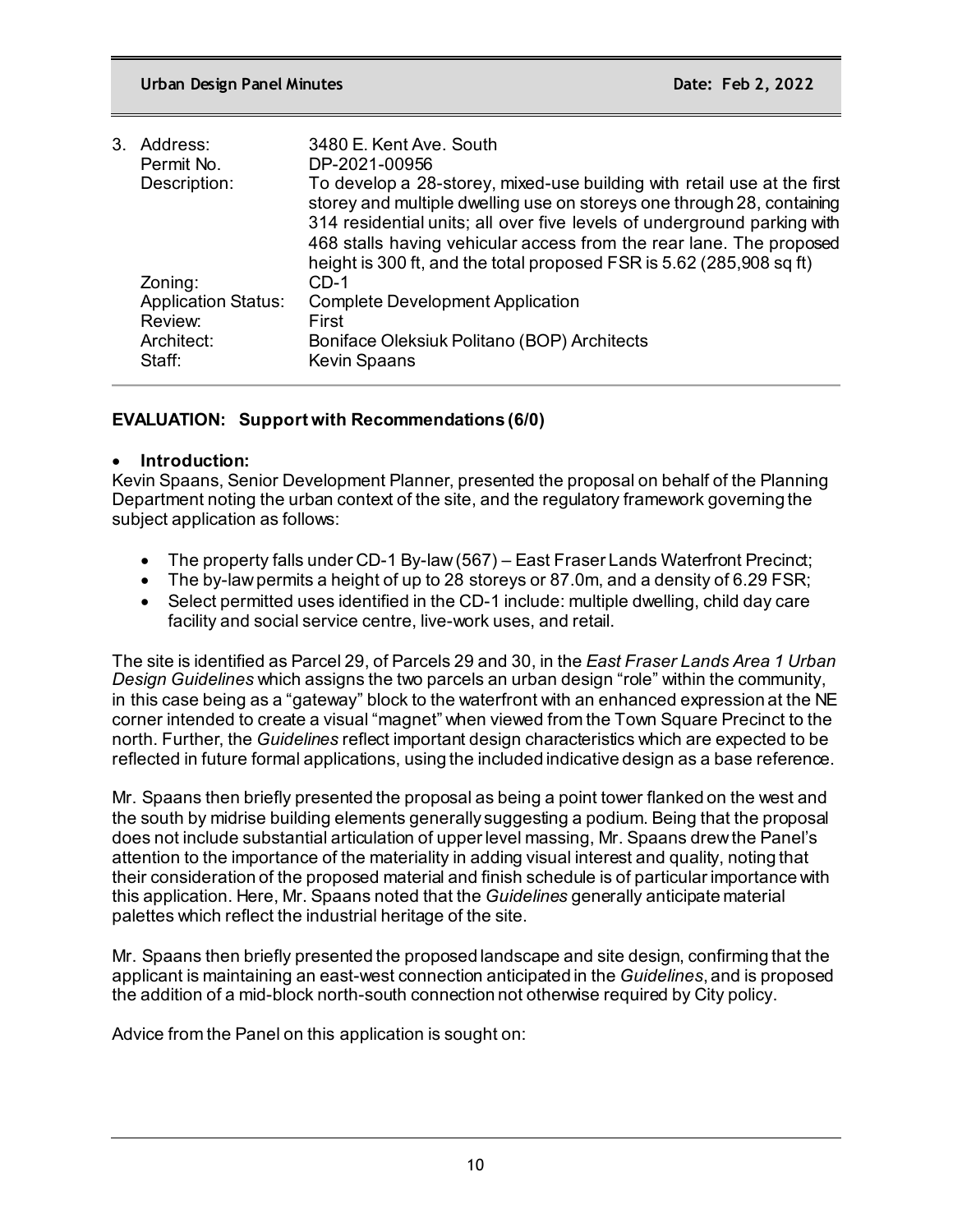- 1. Does the proposed development substantially meet the urban design 'role' of Parcel 29 as a visual 'magnet' from the Town Square Precinct as defined in the *East Fraser Lands Area 1 Design Guidelines*?
- 2. With particular consideration given to the building massing and landscape design response at the north entry to the N-S pedestrian connector, does the proposal sufficiently reinforce the green, publically accessible intent of the property?
- 3. Please comment on the proposed material palette as a means to add visual quality to the tower, and to reflect the industrial heritage of the site.

The Development Planner then took questions from the panel.

## • **Applicant's Introductory Comments:**

Project architect, Alan Boniface (BOP Architects), began the applicant presentation by focusing on the proposed site and landscape design, noting that the design of the landscape forms the foundation of the project as a welcoming public and semi-public place.

Landscape architect, Joseph Fry (HAPA Collective), then gave an overview of the approach to the site and landscape design, as follows:

- A mid-site grassy knoll is proposed to act as a placemaker; a memorable place for this neighborhood.
- The form and location of the knoll acknowledges the site's history while also providing privacy for residential units oriented toward the site.
- The knoll takes advantage of the 4-metre grade change to create a sense of playfulness and curiosity in the center of the development.
- The east-west connector is designed to be clearly identifiable as a public pedestrian realm, per the *Guidelines*. Walkways will include ample seating.
- The break in the north side of the building provides improved porosity from the north into the middle of the site from the indicative design in the *Guidelines*.
- The public realm of the high street on the east is designed to draw from and add to the building's active uses. This contrasts the quiet nature of the east-west connector and East Kent Avenue South.
- Pocket gardens are proposed to introduce vegetated breaks in the building massing.
- Materials include steel and wood that reference the industrial past of the site but are used in a contemporary way.
- Loading for the building is intentionally tucked away at the East Kent Avenue South side of the building, mitigating the need for breaks in the building façade.

Project architect, Shane Oleksiuk (BOP Architects), then presented the architectural design concept, as follows: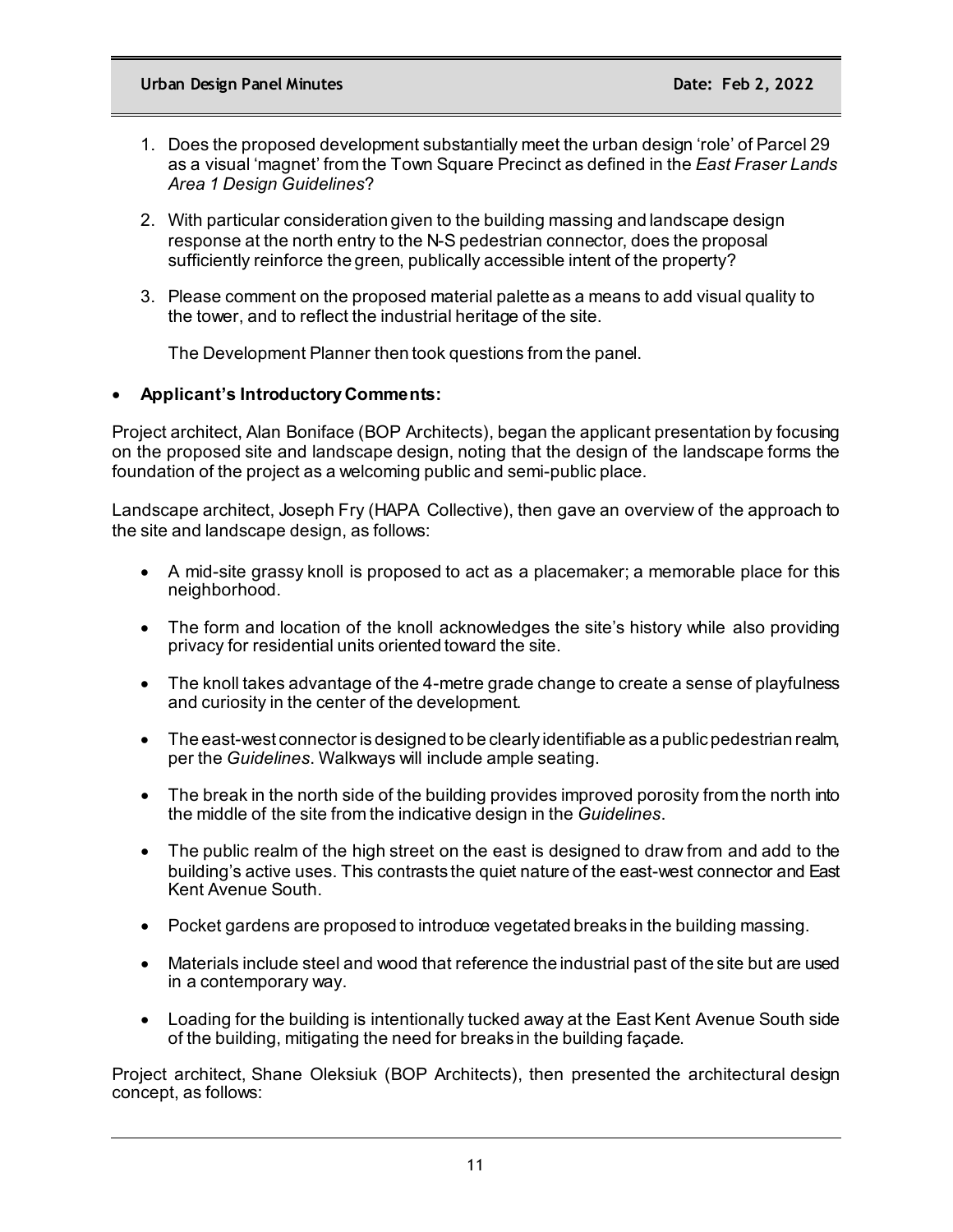- A simple building form clad in high-quality materials and detailing is a key objective of the architectural concept. The neutral materiality is intended to reflect the industrial heritage of the site by employing traditional materials in a more contemporary way.
- The interface of the building with the pedestrian realm is the main focus of the design approach.
- The grade change and access issues, as well as pedestrian circulation requirements, are challenging to work around but introduce opportunities to shape the architecture of the building and the site to bring a lot of life into the project.
- The architecture is intended to reflect the concept of an eddy; a transitory place with a lot of energy.
- Key *Guidelines* elements that are reflected in the proposal include: a visible 'gateway' tower, active retail frontages along the high street, the east-west pedestrian connector (secured through SRW), and semi-private patios which front onto the interior of the site.
- The high street is activated by at-grade connections and allowing for a porous façade and spilling onto the greenway is very important to the project.
- The tower has an enhanced verticality to read as a clear visual gateway from the town centre, with balconies providing for articulation.

The applicant team then took questions from the panel.

## • **Panel's Consensus on Key Aspects Needing Improvement:**

Having reviewed the project it was moved by **MS. THAKRE** and **MR. GREGSON** and was the decision of the Urban Design Panel:

THAT the Panel **SUPPORT** the project with the following recommendations to be reviewed by City Staff:

- Review and improve overall building accessibility of the public realm and townhouse entries;
- Design development of townhouse entries and scale for privacy;
- Consideration to improve building envelope performance.

### **Related Commentary:**

The following comments were expressed by the Panel:

- The Panel generally expressed strong support for the project, noting that the architectural concept is dramatic and different.
- Panelists noted that the *Design Guidelines* are generally well responded to, and that the objectives for the site are reflected in the design.
- The Panel responded well to the landscape design overall, particularly the knoll, however there was concern expressed about universal accessibility on the knoll and through the north breezeway, and that the long-term durability and safety of the timber steps may be a challenge.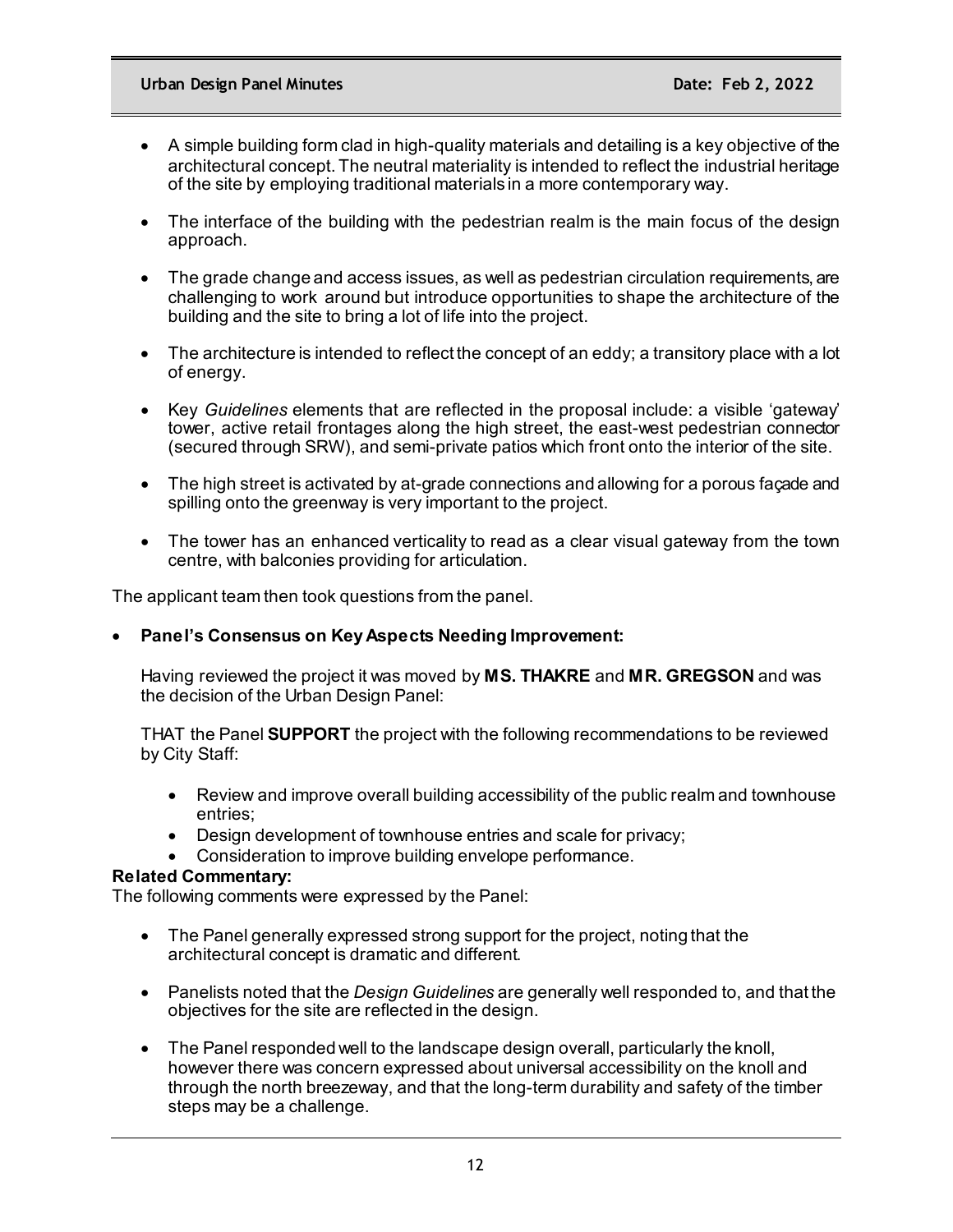- The Panel appreciated the increase porosity into and through the site.
- A panelist expressed concerns that the north-south connector may not present as a publicly accessible space.
- The Panel generally supported the quality of the material palette, however some panelists noted that it may be perceived as cold, particularly for a large landmark-scaled building. Panelists recommended exploring adding warmth and playfulness to the proposed palette.
- A panelist recommended further consideration of the façade treatments to present a more elegant and lively texture.
- A panelist recommended increasing the size of the residential balconies, terraces, and patios where possible.
- A panelist noted potential privacy challenges to the at-grade dwelling units oriented toward East Kent Avenue South, especially as the street becomes busier over time.
- A panelist recommended that all or some of the at-grade townhouse-style dwelling units be designed with ramps rather than stairs in order to make these universally accessible units.
- A panelist recommended that an indoor amenity space be provided at Level 7 next to the proposed outdoor amenity space.
- A panelist strongly recommended design development improve the functionality of indoor amenity spaces, and improve the relationship between the west amenity space and roof deck. The panelist noted that the amenity spaces should be increased in size commensurate to the amount of units in the building, further noting that the City should consider improving regulations and guidelines pertaining to the design of building amenities.
- A panelist noted that further consideration needed to be given to the location and architectural treatment of the parking access at East Kent Avenue South.
- A panelist recommended improvements to the bike room circulation, noting that a separate bike entrance independent of the parking ramp should be explored.
- The Panel recommended reconsideration of the sustainability strategy, noting that the standard required by zoning is no longer current.
- A panelist noted that the amount of thermal bridging from the balcony slab extensions may be significant and the design of the balcony connections should be reconsidered to mitigate this.
- A panelist recommended further design development of the building envelope to improve thermal performance.
- The Panel noted support for the building having an HVAC system with cooling, as this is more sustainable and more comfortable for residents.